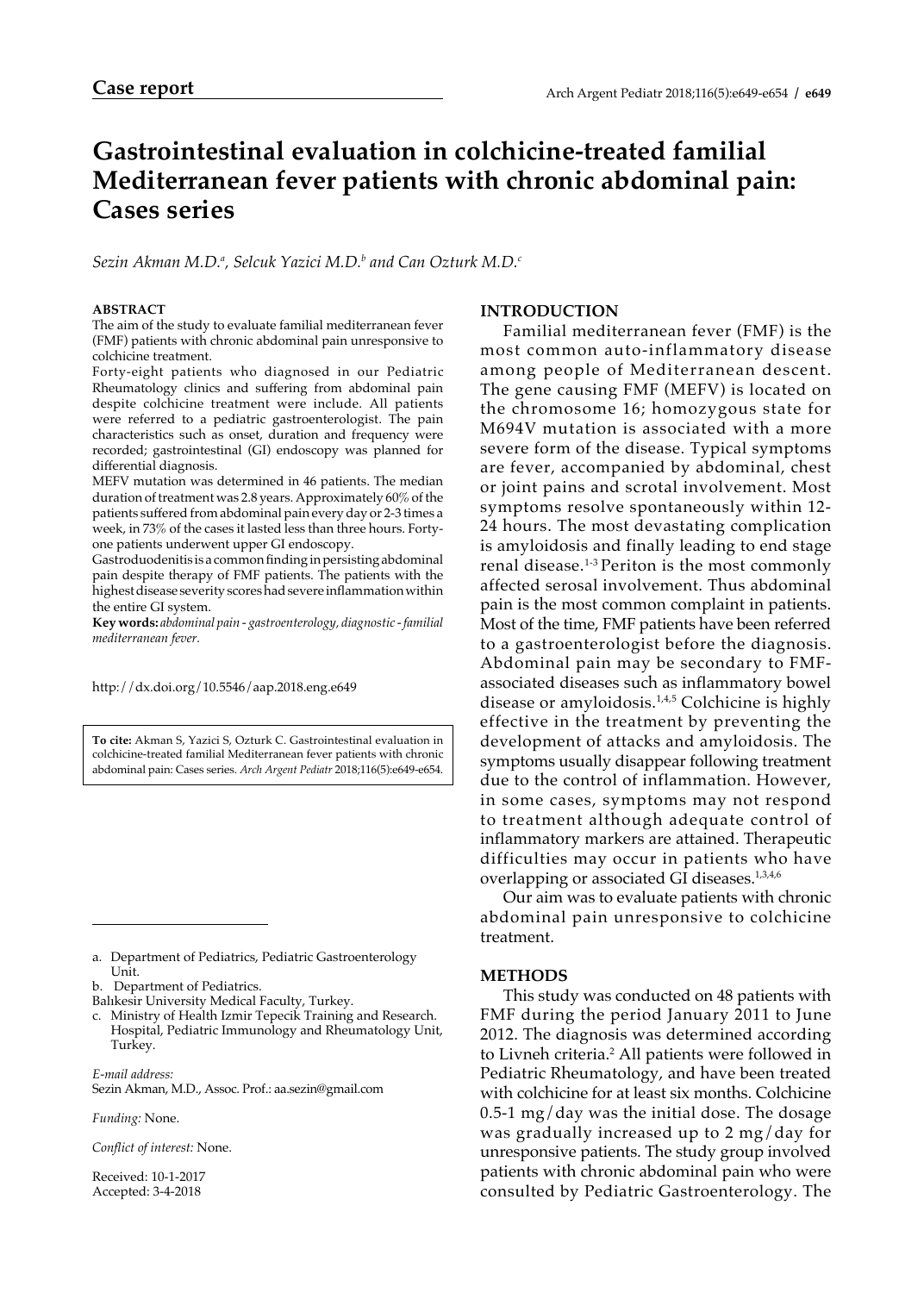disease severity score (DSS) was calculated for all patients according to the Pras's study<sup>7</sup> and Rome III criteria<sup>s</sup> for the evaluation of abdominal pain.

The study has been approved by the Ethics Committee (Jan 14th, 2011), informed consent was obtained from all parents. Children with an accompanying illness suggestive of acute abdomen were excluded from the study. Infections, immunodeficiencies, food allergies were excluded by stool culture, immunologic analysis, skin prick test and elimination diets *(Figure 1)*. Demographic characteristics of the patients, MEFV mutations, the onset, frequency and duration of pain, laboratory findings for *Helicobacter pylori (H. pylori)* infection and celiac disease were evaluated.

DNA was extracted from peripheral blood using standard protocols (Invisorb® Spin Blood Kit, STRATEC, Germany). Molecular analyses were performed within the framework of routine genetic testing. MEFV mutation was investigated by the PCR reverse hybridization method. *H. pylori* infection was diagnosed by methods such as endoscopy, urea breath test, and detection of antigen in stool. Endoscopic evaluation was planned to the FMF patients who did not respond to colchicine. Fourty-one patients' families accepted endoscopic procedure. Upper and/or lower GI endoscopies were performed under sedation when indicated after informed consents were obtained. At least two biopsies were taken from duodenum to oesephagus and histological findings were evaluated.





As *H. pylori* eradication therapy, triple regimen with a proton pump inhibitor (PPI) plus amoxicillin and clarithromycin or metronidazole were administered for 7-14 days.<sup>9</sup> PPI was given to patients with gastritis/oesophagitis; metronidazole was also added besides antiacids for the treatment of duodenitis. Patients were called periodically for the evaluation of response to treatment, for 6 months.

SPSS (Chicago, USA, version 15.0) program was used for the identification of obtained demographic and clinical data. The numerical values in the study are shown as mean±standard deviation, percent  $(\%)$  and number (n). Median and range values were used when data are not normally distributed.

#### **RESULTS**

The flowchart of patients is shown in the *Figure 1*. The mean age was  $11.7 \pm 3.2$  years, 20/48 (41.7%) were male. The median duration of colchicine treatment was 2.8 years and the average onset of pain after the start of colchicine was  $3.3 \pm 1.8$  months. The pain persisted in 75% of patients for at least three months, in 90%, the frequency was daily and/or at least 3 times per week, in approximately 75% it took less than three hours, and in 80% main localization was whole abdomen and/or epigastrium. The most common complaint accompanying pain was nausea (56.2%). The urea breath test and celiac serology were positive in nine (18.7%) and one (2.1%) patients, respectively *(Table 1)*.

Twenty-one percent of patients had a history of FMF in the family, in 46 patients (95.8%) MEFV mutations were detected. Average DSS value was detected as  $6.8 \pm 2.1$ . It was remarkable that all of the patients with the highest DSS had inflammation within the whole GI system *(Table 2)*. Upper GI endoscopy was applied to forty-one patients (85.4%) and three patients underwent colonoscopy. Gastroduodenitis was the most prominent histologic finding *(Figures 2 and 3)*. All findings were normal in patients who underwent colonoscopic intervention. Sixty-seven percent of patients responded to treatment.

#### **DISCUSSION**

In the present study, FMF patients receiving effective dosages of colchicine with persistent abdominal pain in the absence of other FMFrelated findings during follow up were assessed. These patients were referred to the Pediatric Gastroenterology for evaluation of abdominal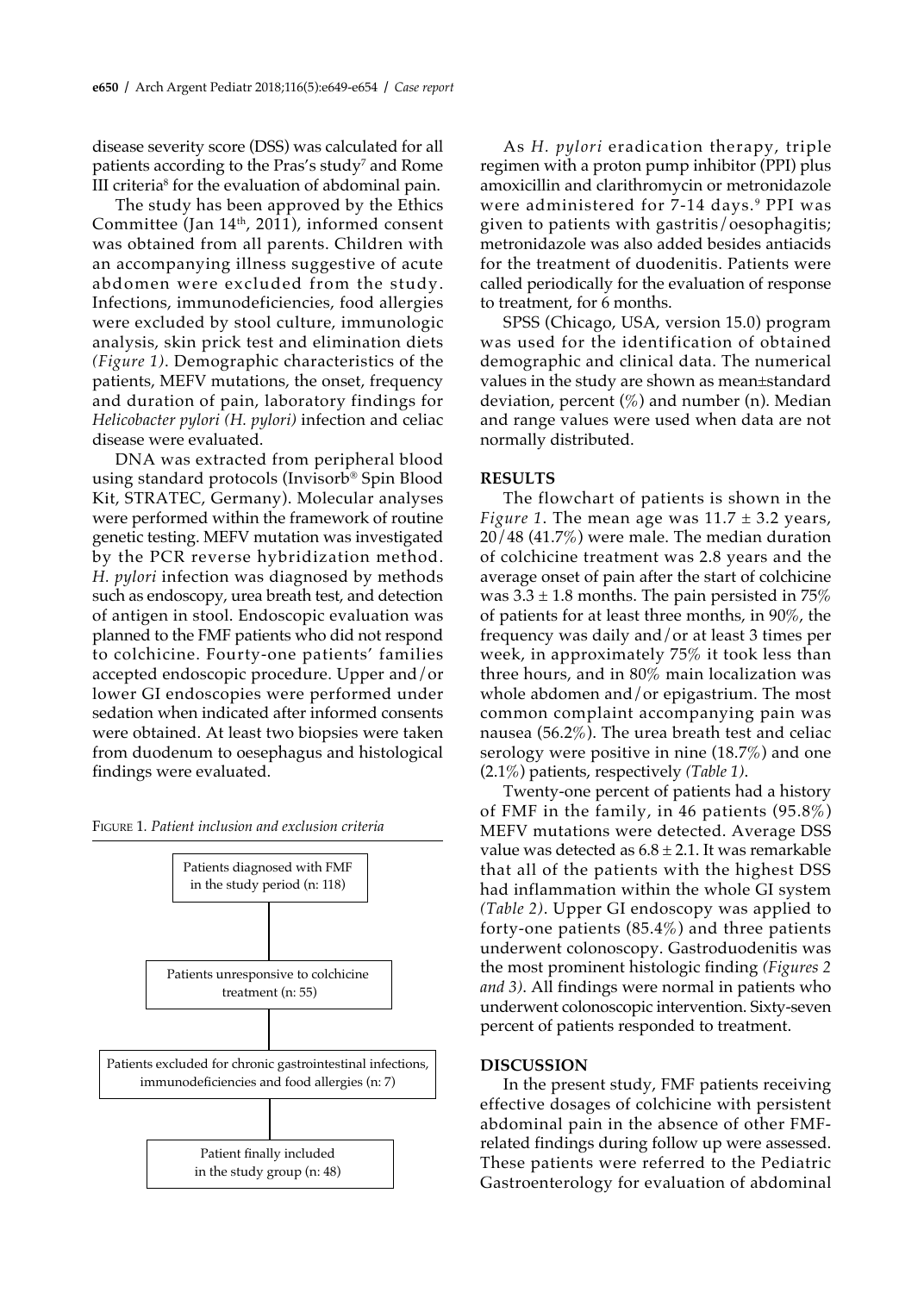pain. Approximately 4/5 of patients required endoscopic intervention. GI pathologies were found to be more common in children with a high DSS.

Characteristics of abdominal pain defined by our patients that were not accompanied by joint pain or fever, sometimes occurring every day, did not comply with the abdominal pain of FMF. It was differed from "typical" FMF attacks, which may include the findings of "true" peritonitis and/or increased acute phase parameters. In the majority of patients, the duration of pain was shorter than expecting in FMF. In previous studies, it is reported that it is difficult to distinguish abdominal pains in the epigastrium or the whole abdomen from typical attacks. Because episodic abdominal pain affects 95% of FMF patients, most of them are seen by gastroenterologists.1,4,10

The number of studies that focus on the investigation of GI infection-inflammation in the differential diagnosis of abdominal pain, despite treatment in patients with FMF, is small. In addition to publications associated with inflammatory bowel diseases and MEFV mutation positivity, some patients that have presented with inflammatory colitis clinic were reported to get FMF diagnosis ultimately.6,11 There is little knowledge on the evaluation of GI mucosa in children with FMF in the literature. Mucosal involvement of the GI tract without amyloidosis was established as an attack-related manifestation of the disease in the study conducted by Gurkan et al.12 Their study showed that colonic and gastric inflammations were observed in the endoscopic evaluation. Gastrointestinal involvement has been explained by bacterial overgrowth related to dismotility and malabsorption caused by amyloid deposition. However, mucosal inflammation was not related to amyloidosis in that study.

Colchicine improves disease symptoms, but in case of GI symptoms related FMF, unresponsiveness to colchicine should be a consideration.<sup>13</sup> Typical gastric histological features of colchicine such as epithelial pseudoproliferation, mucin depletion, and apoptosis may be determined in FMF patients.14 In our study, all patients who underwent upper GI endoscopy, except for three who had normal findings; oesephagitis, gastritis, bulbitis, duodenitis were determined and, histological evaluation of biopsies did not display secondary

| 20(41.7)/28(58.3) |
|-------------------|
| $11.7 \pm 3.2$    |
| $3.3 \pm 1.8$     |
| $2.8(1-4.9)$      |
| 9(18.7)           |
| 1(2.1)            |
|                   |

Table 1. *Characteristics of patients and abdominal pain* 

| Frequency              | $n(\%)$  | Localization        | $n(\%)$<br>18(37.5) |  |
|------------------------|----------|---------------------|---------------------|--|
| Every day              | 13(27)   | Epigastric          |                     |  |
| Two or three per week  | 17(35.4) | Whole abdomen       | 19(39.6)            |  |
| Once a week            | 13(27)   | Umbilical           | 9(18.7)             |  |
| Once or twice a month  | 5(10.4)  | Retrosternal        | 2(4.2)              |  |
| Duration               |          | Accompanying signs  |                     |  |
| Less than one hour     | 24(50.0) | Nausea              | 27(56.2)            |  |
| One to three hours     | 11(22.9) | Vomiting            | 3(6.2)              |  |
| Three to twelve hours  | 5(10.4)  | Nausea $+$ vomiting | 6(12.5)             |  |
| More than twelve hours | 8(16.6)  | Diarrhea            | 5(10.4)             |  |
|                        |          | No                  | 7(14.5)             |  |

\*median, range values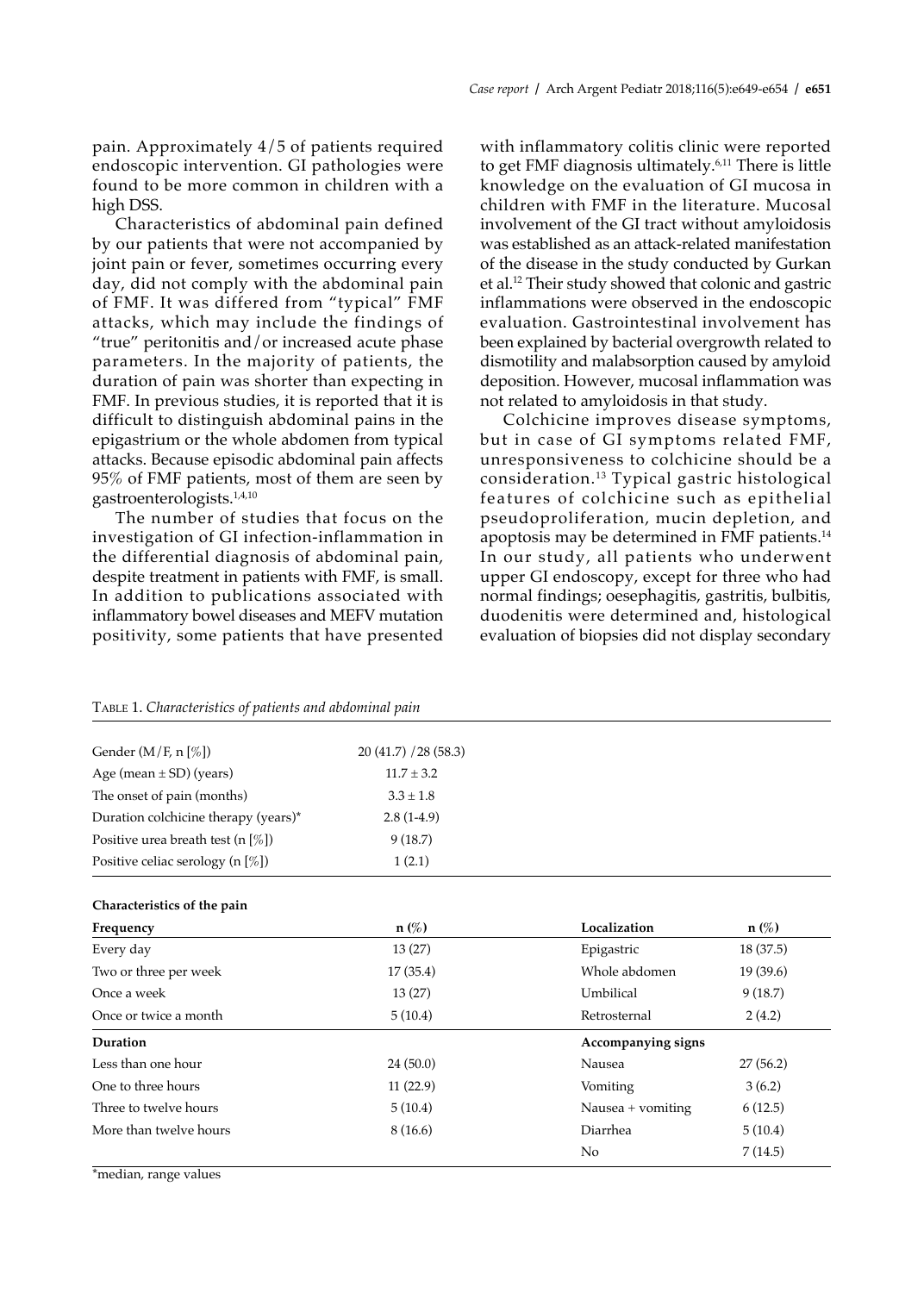| Patient | MEFV mutation MEFV mutation MEFV mutation<br>exon 2 | exon 3    | exon 10     |                            | Endoscopic<br>findings           |              |                | DSS**            |
|---------|-----------------------------------------------------|-----------|-------------|----------------------------|----------------------------------|--------------|----------------|------------------|
|         |                                                     |           |             | $O^*$                      | $\mathbf{G}^*$                   | $B^*$        | $D^*$          |                  |
| 1       | E148Q /-                                            |           |             |                            | $\! + \!\!\!\!$                  | $^{+}$       |                | 5                |
| 2       | E148Q /-                                            |           |             |                            | $^{+}$                           |              | $\overline{+}$ | 8                |
| 3       | E148Q /-                                            |           |             |                            | $^{+}$                           |              |                | 6                |
| 4       | E148Q /-                                            |           |             | $^+$                       | $^{+}$                           |              |                | 5                |
| 5       | E148Q /-                                            |           |             |                            | $^{+}$                           | $^+$         | $^{+}$         | 6                |
| 6       | E148Q /-                                            |           |             | Missing endoscopy          | 7                                |              |                |                  |
| 7       | E148Q $/$ -                                         |           |             |                            | $^{+}$                           |              |                | 6                |
| 8       | E148Q $/$ -                                         |           |             | $^{+}$                     | $^{+}$                           |              |                | 7                |
| 9       | E148Q /-                                            |           |             |                            | $^{+}$                           | $^{+}$       | $^{+}$         | 8                |
| 10      | E148Q $/$ -                                         |           |             |                            | $^{+}$                           |              |                | 6                |
| 11      |                                                     |           | V726A $/$ - | $^{+}$                     | $^+$                             |              |                | 6                |
| 12      |                                                     |           | V726A /-    |                            | $\! + \!\!\!\!$                  |              |                | 6                |
| 13      |                                                     |           | V726A /-    | $^{+}$                     |                                  | $^{+}$       |                | 6                |
| 14      |                                                     |           | V726A /-    | Missing endoscopy          | 5                                |              |                |                  |
| 15      | R202Q /-                                            |           | V726A /-    |                            | $\! + \!\!\!\!$                  |              |                | 7                |
| 16      | R202Q /-                                            |           |             |                            | $^{+}$                           |              |                | 9                |
| 17      | R202Q /-                                            |           |             | $^{+}$                     | $^{+}$                           | $^+$         | $\overline{+}$ | 8                |
| 18      | R202Q /-                                            |           |             | $^{+}$                     | $\! +$                           |              |                | 6                |
| 19      | R202Q /-                                            |           |             |                            | $^{+}$                           |              | $\overline{+}$ | 7                |
| 20      |                                                     |           | M694V /-    |                            | $^+$                             |              | $^{+}$         | 8                |
| 21      |                                                     |           | M694V /-    |                            | $^{+}$                           |              |                | 5                |
| 22      |                                                     |           | M694V $/-$  | Normal endoscopic findings | 6                                |              |                |                  |
| 23      |                                                     | P369S /-  |             | Missing endoscopy          | 5                                |              |                |                  |
| 24      |                                                     |           | K695R $/-$  | Normal endoscopic findings | 6                                |              |                |                  |
| 25      |                                                     |           | R761H/      | Missing endoscopy          | 5                                |              |                |                  |
| 26      |                                                     |           | R761H /-    |                            | $^{+}$                           |              |                | 6                |
| 27      |                                                     | $R314R/-$ |             |                            | $^{+}$                           | $^{+}$       |                | 7                |
| 28      |                                                     | $R314R/-$ |             | $^+$                       |                                  |              |                | 6                |
| 29      |                                                     |           | P706P /-    | $^{+}$                     |                                  |              |                | 5                |
| 30      |                                                     |           | P124P /-    | $^{+}$                     | $\! +$                           |              |                | 7                |
| 31      | R202Q / R202Q                                       |           |             | Missing endoscopy          | 6                                |              |                |                  |
| 32      | R202Q / R202Q                                       |           |             | Normal endoscopic findings | 6                                |              |                |                  |
| 33      | R202Q / R202Q                                       |           |             |                            | $^{+}$                           |              |                | 5                |
| 34      | R202Q / R202Q                                       |           |             |                            |                                  | $\,{}^{+}\,$ | $^+$           | 6                |
| 35      | R202Q /-                                            |           | $M694V/-$   | $\,{}^{+}\,$               | $^{+}$                           | $^{+}$       | $^{+}$         | 8                |
| 36      | R202Q /-                                            |           | $M694V/-$   | $\,{}^{+}\,$               |                                  |              |                | 5                |
| 37      |                                                     |           | M694V/M694V |                            |                                  |              |                | 12               |
| 38      |                                                     |           | M694V/M694V | $^{+}$                     |                                  | $^{+}$       | $^{+}$         | 8                |
| 39      | R202Q /-                                            |           | M680I /-    |                            | $\begin{array}{c} + \end{array}$ |              |                | 10               |
| 40      | E148Q /-                                            |           | M680I /-    |                            | $^+$                             |              |                | 5                |
| 41      | R202Q / E148Q                                       |           |             | Missing endoscopy          | 7                                |              |                |                  |
| 42      | L110P / E148Q                                       |           |             |                            |                                  |              | $^{+}$         | $\boldsymbol{7}$ |
| 43      | E148Q/E148Q                                         |           | M694V /-    | Missing endoscopy          | 6                                |              |                |                  |
| 44      | E148Q/E148Q                                         |           | M694V /-    | $\qquad \qquad +$          | $^{+}$                           | $^{+}$       | $^{+}$         | 11               |
| 45      | E148Q/E148Q                                         |           | M694V /-    | $^{+}$                     | $\begin{array}{c} + \end{array}$ | $^{+}$       | $^{+}$         | 12               |
| 46      | R202Q/R202Q                                         |           | M694V $/$ - | $^{+}$                     | $\qquad \qquad +$                | $^{+}$       | $^{+}$         | 12               |
| 47      | Mutation negative, FMF                              |           |             |                            | $\! + \!$                        |              | $^{+}$         | $\,8\,$          |
| 48      | Mutation negative, FMF                              |           |             | $^{+}$                     | $\qquad \qquad +$                |              |                | 6                |

# Table 2. *MEFV mutations in relation to endoscopic findings and the disease severity scores*

\*O: Oesephagitis, G: Gastritis, B: Bulbitis, D: Duodenitis

\*\*DSS: Disease severity score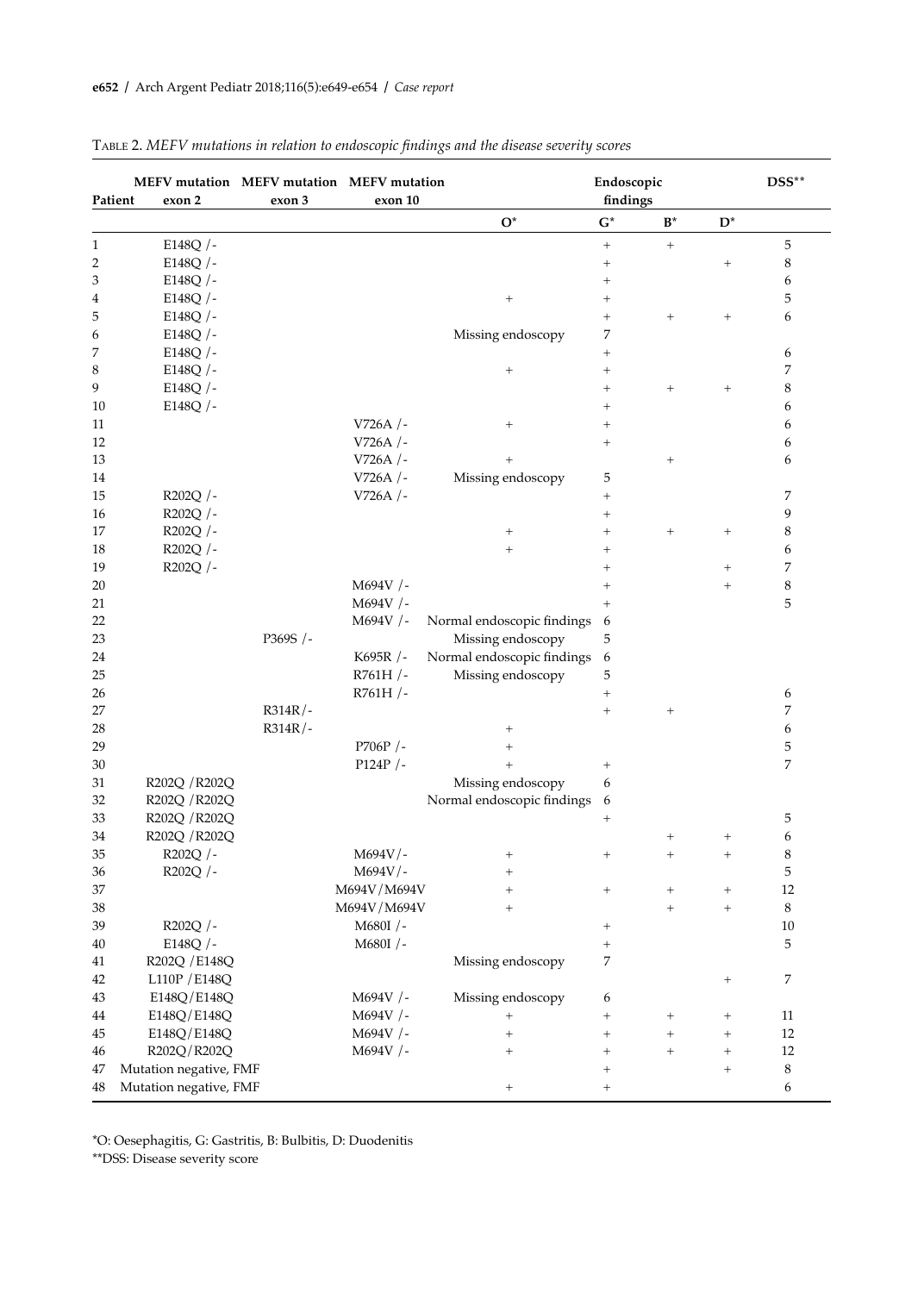changes to colchicine. In six patients with high DSS according to Pras,<sup>7</sup> from severe to moderate inflammation continuing from oesephagus to duodenum was observed. On the other hand, the patients with homozygote mutations had showed higher levels of DSS. However, due to lack of a control group and the low number of the patients, this difference was not statistically significant and could not be interpreted. In the literature, there is an adult study which has evaluated GI symptoms in FMF by capsule endoscopy. Similar to our study, small bowel mucosal defects as erosions and edema had been determined.15

In the present study, *H. pylori* infection was histologically proven in all patients who had positive urea breath test. Clinical and histological findings in a patient with positive serology have not been verified in favor of celiac disease. A positive response to treatment was received in 67% of patients for GI inflammation. Relatively small number of patients and the lack of recorded the colchicine-side effects are major limitations of our study.

As a result, in patients receiving an effective dose of colchicine with normal laboratory markers of inflammation and who have abdominal pain with different clinical characterictics than typical FMF attacks, gastroenterologic evaluation should be performed. Endoscopic interventions have played an informative role in our patient group. The probable positive correlation of histologically severe GI inflammation with higher DSS should be verified in more extensive series.  $\blacksquare$ 

## **Acknowledgments**

We thank Guzide Aksu for support and encouragement

### **REFERENCES**

- 1. Brydges S, Althreyra B, Kastner DL. Periodic fever syndromes in children. In: Cassidy JT, Petty RE, Laxer RM, et al eds. Textbook of pediatric rheumatology. 5th ed. Philadelphia: Elsevier-Saunders; 2005.Págs.657-67.
- 2. Livneh A, Langevitz P, Zemer D, et al. Criteria for the diagnosis of familial Mediterranean fever. *Arthritis Rheum*  1997; 40(10):1879-85.
- 3. Ben-Chetrit E. Familial Mediterranean fever (FMF) and renal AA amyloidosis-phenotype-genotype correlation, treatment and prognosis. *J Nephrol* 2003; 16(3):431-4.
- 4. Mor A, Gal R, Livneh A. Abdominal and digestive system associations of familial Mediterranean fever. *Am J Gastroenterol* 2003; 98(12):2594-604.
- 5. Mor A, Shinar Y, Zaks N, et al. Evaluation of disease severity in familial Mediterranean fever. S*emin Arthritis Rheum* 2005; 35(1):57-64.
- 6. Sari S, Egritas O, Dalgic B. The familial Mediterranean fever (MEFV) gene may be a modifier factor of inflammatory bowel disease in infancy. *Eur J Pediatr* 2008; 167(4):391-3.
- 7. Pras E, Livneh A, Balow JE Jr, et al. Clinical differences between North African and Iraqi Jews with familial Mediterranean fever. *Am J Med Genet* 1998; 75(2):216-9.
- 8. Baber KF, Anderson J, Puzanovova M, et al. Rome II versus Rome III classification of functional gastrointestinal disorders in pediatric chronic abdominal pain. *J Pediatr Gastroenterol Nutr* 2008; 47(3):299-302.
- 9. Abuhammour A, Dajani A, Nounou M, et al. Standard triple therapy versus sequential therapy for eradication of

Figure 2. *Endoscopic findings of oesephagitis (Patient No: 35)*



Erosions involving the region from the distal oesephagus to the z-line with a streaky pattern.

Figure 3. *Macroscopic alterations ranging from erythema to mucosal erosions in duodenum*